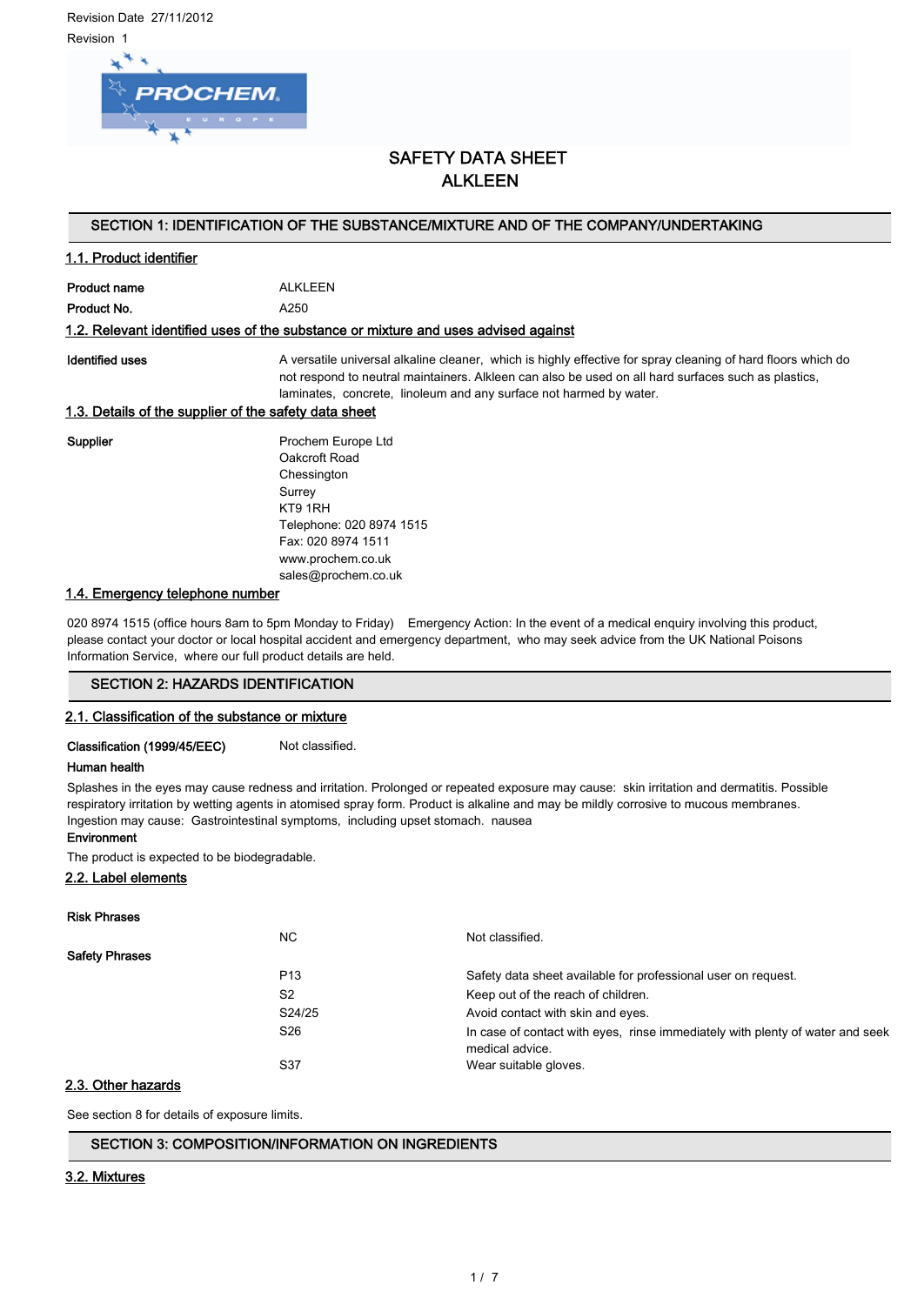| (2-METHOXYMETHYLETHOXY)PROPANOL                                                                  |                   |                                                     | $1 - 5%$ |
|--------------------------------------------------------------------------------------------------|-------------------|-----------------------------------------------------|----------|
| CAS-No.: 34590-94-8                                                                              | EC No.: 252-104-2 |                                                     |          |
| Classification (EC 1272/2008)<br>Not classified.                                                 |                   | Classification (67/548/EEC)<br>Not classified.      |          |
| <b>TRISODIUM ORTHOPHOSPHATE</b>                                                                  |                   |                                                     | $1 - 5%$ |
| CAS-No.: 10101-89-0                                                                              | EC No:            |                                                     |          |
| Classification (EC 1272/2008)<br>Skin Irrit. 2 - H315<br>Eye Irrit. 2 - H319<br>STOT SE 3 - H335 |                   | Classification (67/548/EEC)<br>Xi, R36/37/38.       |          |
| ALCOHOLS C9-11, ETHOXYLATED                                                                      |                   |                                                     | $1 - 5%$ |
| CAS-No.: 68439-45-2                                                                              | EC No.:           |                                                     |          |
| Classification (EC 1272/2008)<br>Acute Tox. 4 - H302<br>Eye Dam. 1 - H318                        |                   | Classification (67/548/EEC)<br>Xn, R22.<br>Xi, R41. |          |

The Full Text for all R-Phrases and Hazard Statements are Displayed in Section 16.

## SECTION 4: FIRST AID MEASURES

## 4.1. Description of first aid measures

## Inhalation

Move into fresh air and keep at rest. Get medical attention if any discomfort continues.

## Ingestion

Do not induce vomiting. Immediately rinse mouth and drink plenty of water (200-300 ml). Do not give victim anything to drink if they are unconscious. Get medical attention.

#### Skin contact

Rinse immediately with plenty of water. Get medical attention if irritation persists after washing.

#### Eye contact

Immediately flush with plenty of water for up to 15 minutes. Remove any contact lenses and open eyes wide apart. Get medical attention if any discomfort continues.

## 4.2. Most important symptoms and effects, both acute and delayed

#### Skin contact

Prolonged skin contact may cause redness and irritation.

## Eye contact

May cause temporary eye irritation.

#### 4.3. Indication of any immediate medical attention and special treatment needed

Treat Symptomatically.

## SECTION 5: FIREFIGHTING MEASURES

## 5.1. Extinguishing media

#### Extinguishing media

This product is not flammable. Use fire-extinguishing media appropriate for surrounding materials. Water spray, dry powder or carbon dioxide.

## 5.2. Special hazards arising from the substance or mixture

## Hazardous combustion products

Thermal decomposition or combustion may liberate carbon oxides and other toxic gases or vapours.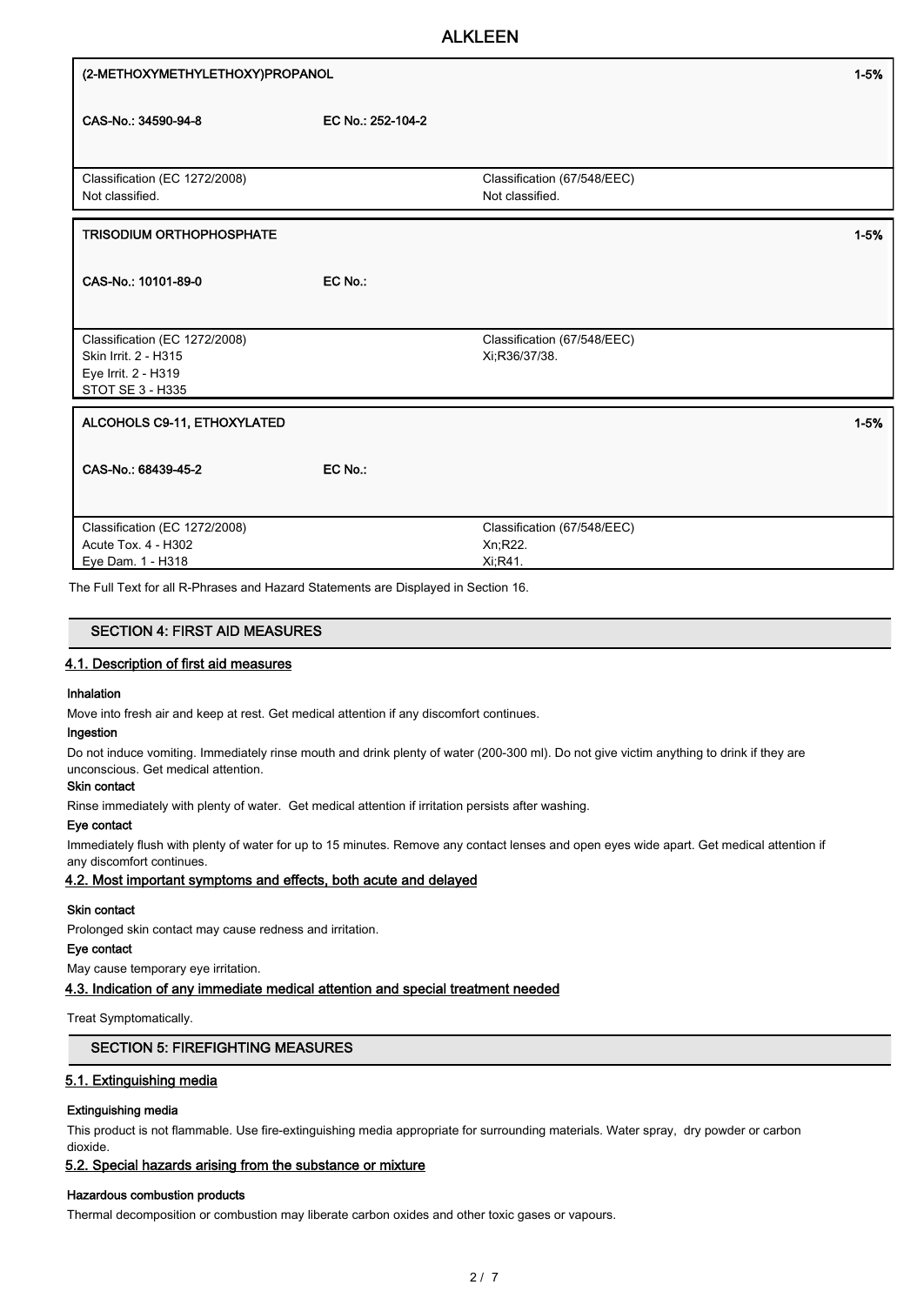## Unusual Fire & Explosion Hazards

## No unusual fire or explosion hazards noted.

## 5.3. Advice for firefighters

## Protective equipment for fire-fighters

Self contained breathing apparatus and full protective clothing must be worn in case of fire.

## SECTION 6: ACCIDENTAL RELEASE MEASURES

## 6.1. Personal precautions, protective equipment and emergency procedures

Wear protective clothing as described in Section 8 of this safety data sheet.

## 6.2. Environmental precautions

Do not discharge into drains, water courses or onto the ground.

## 6.3. Methods and material for containment and cleaning up

Collect with absorbent, non-combustible material into suitable containers. Dispose of waste and residues in accordance with local authority requirements.

## 6.4. Reference to other sections

For personal protection, see section 8. For waste disposal, see section 13.

## SECTION 7: HANDLING AND STORAGE

## 7.1. Precautions for safe handling

Wear protective clothing as described in Section 8 of this safety data sheet. Wash hands after handling. Wash contaminated clothing before reuse. Do not eat, drink or smoke when using the product.

## 7.2. Conditions for safe storage, including any incompatibilities

Keep out of the reach of children. Store in closed original container at temperatures between 5°C and 30°C.

## 7.3. Specific end use(s)

The identified uses for this product are detailed in Section 1.2.

## SECTION 8: EXPOSURE CONTROLS/PERSONAL PROTECTION

## 8.1. Control parameters

| Name                             | <b>STD</b> |          | TWA - 8 Hrs | STEL - 15 Min | <b>Notes</b> |
|----------------------------------|------------|----------|-------------|---------------|--------------|
| I(2-METHOXYMETHYLETHOXY)PROPANOL | 'WEL       | $50$ ppm | 308 mg/m3   |               | .Sk          |

WEL = Workplace Exposure Limit.

Sk = Can be absorbed through skin.

## 8.2. Exposure controls

#### Protective equipment



#### Engineering measures

Provide adequate ventilation.

## Respiratory equipment

For situations where recommended exposure limits may be exceeded or where there is a risk of inhalation of fine spray mists, a suitable respirator face mask is recommended.

#### Hand protection

Nitrile gloves are recommended. Protective gloves should be inspected for wear before use and replaced regularly in accordance with the manufacturers specifications.

## Eye protection

Side shield safety glasses are recommended when handling this product.

## Hygiene measures

Wash hands after handling. Wash contaminated clothing before reuse. Do not eat, drink or smoke when using the product.

## SECTION 9: PHYSICAL AND CHEMICAL PROPERTIES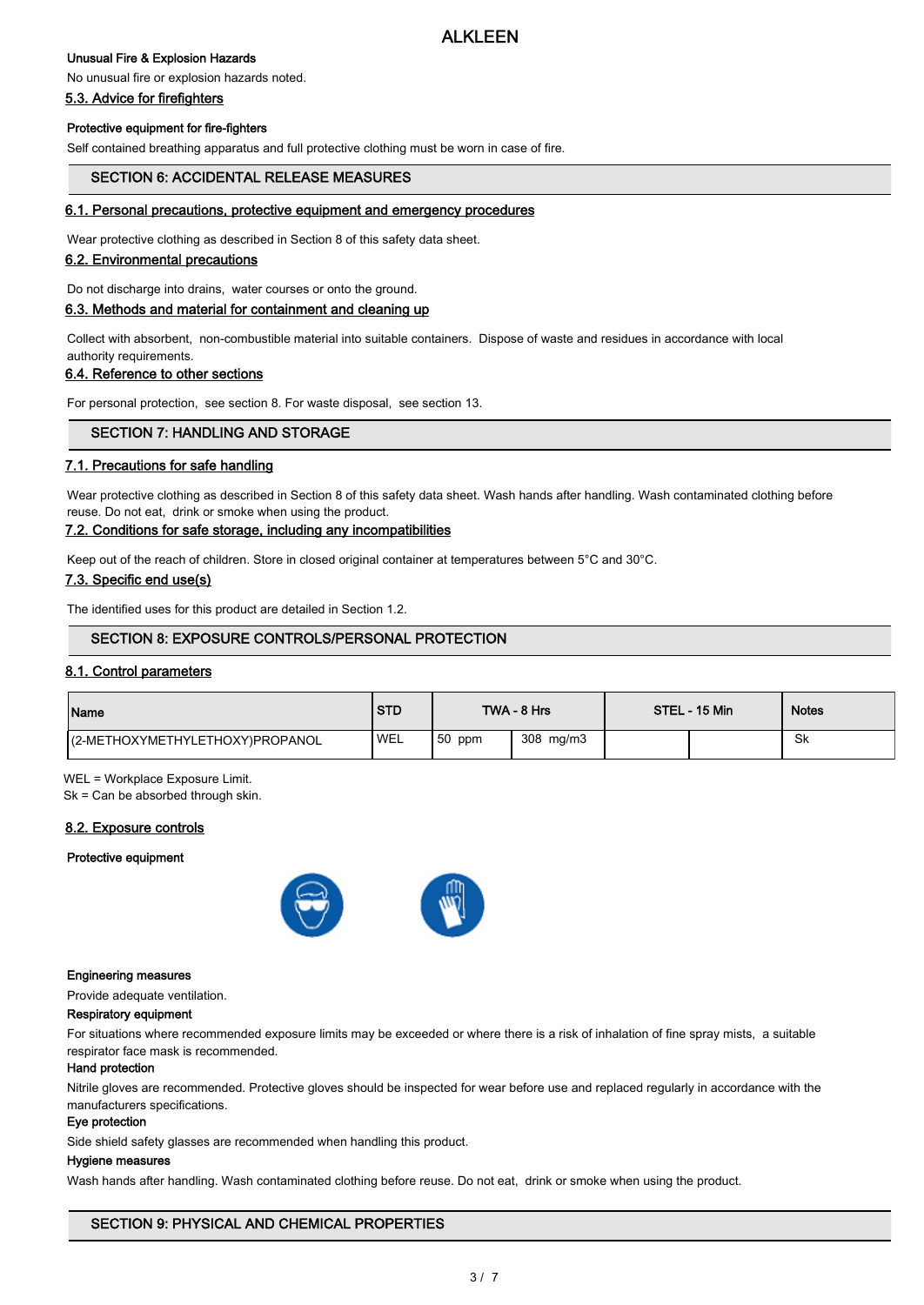## 9.1. Information on basic physical and chemical properties

| Appearance                              | Clear liquid.     |
|-----------------------------------------|-------------------|
| Colour                                  | Turquoise Blue.   |
| Odour                                   | Citrus            |
| Solubility                              | Soluble in water. |
| Initial boiling point and boiling range | $100^{\circ}$ C   |
| <b>Relative density</b>                 | 1.036             |
| Vapour density (air=1)                  |                   |
| Not determined.                         |                   |
| Vapour pressure                         |                   |
| Not determined                          |                   |
| <b>Evaporation rate</b>                 |                   |
| Not determined.                         |                   |
| pH-Value, Conc. Solution                | 12                |
| pH-Value, Diluted Solution              | 10.5              |
| <b>Viscosity</b>                        |                   |
| Not determined.                         |                   |
| <b>Flash point</b>                      |                   |
| Not applicable.                         |                   |
| Flammability Limit - Lower(%)           |                   |
| Not applicable.                         |                   |
| <b>Partition Coefficient</b>            |                   |
| (N-Octanol/Water)                       |                   |
| Not determined.                         |                   |
| <b>Explosive properties</b>             |                   |
| Not applicable.                         |                   |
| Oxidising properties                    |                   |
| Not applicable.                         |                   |
| 9.2. Other information                  |                   |
|                                         |                   |

None.

# SECTION 10: STABILITY AND REACTIVITY

## 10.1. Reactivity

There are no known reactivity hazards associated with this product.

## 10.2. Chemical stability

Stable under normal temperature conditions and recommended use.

## 10.3. Possibility of hazardous reactions

Not determined.

## 10.4. Conditions to avoid

Store in closed original container at temperatures between 5°C and 30°C. Protect from freezing and direct sunlight.

#### 10.5. Incompatible materials

#### Materials To Avoid

Strong oxidising substances. Strong acids.

## 10.6. Hazardous decomposition products

Thermal decomposition or combustion may liberate carbon oxides and other toxic gases or vapours.

## SECTION 11: TOXICOLOGICAL INFORMATION

## 11.1. Information on toxicological effects

#### Acute toxicity:

Product is alkaline and may be mildly corrosive to mucous membranes. Gastrointestinal symptoms, including upset stomach. Systemic Effects nausea Possible respiratory irritation by wetting agents in atomised spray form.

#### **Skin Corrosion/Irritation:**

Prolonged or repeated exposure may cause: skin irritation and dermatitis.

#### Serious eye damage/irritation: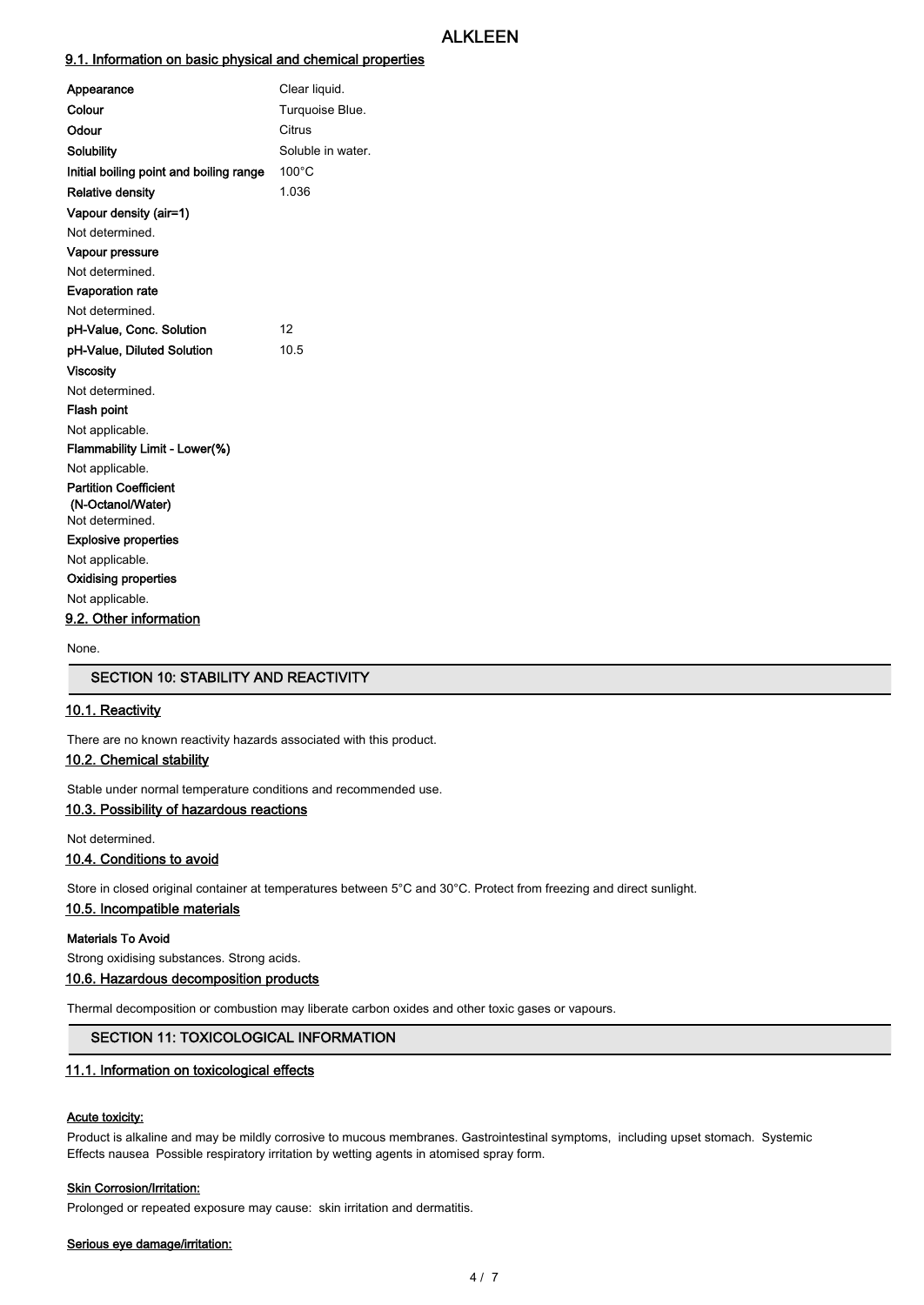May cause temporary eye irritation.

## Respiratory or skin sensitisation:

Contains Limonene

## Germ cell mutagenicity:

No effects expected based upon current data.

## Carcinogenicity:

No effects expected based upon current data.

# Reproductive Toxicity:

No effects expected based upon current data.

## Toxicological information on ingredients.

TRISODIUM ORTHOPHOSPHATE (CAS: 10101-89-0)

Acute toxicity:

Acute Toxicity (Oral LD50) 7400 mg/kg Rat

(2-METHOXYMETHYLETHOXY)PROPANOL (CAS: 34590-94-8)

Acute toxicity: Acute Toxicity (Oral LD50) 5135 mg/kg Rat

Acute Toxicity (Dermal LD50)

> 20 mg/kg Rabbit

ALCOHOLS C9-11, ETHOXYLATED (CAS: 68439-45-2)

# Acute toxicity:

Acute Toxicity (Oral LD50) > 300 mg/kg Acute Toxicity (Dermal LD50) > 2000 mg/kg

SECTION 12: ECOLOGICAL INFORMATION

# 12.1. Toxicity

The product is not expected to be hazardous to the environment.

## Ecological information on ingredients.

TRISODIUM ORTHOPHOSPHATE (CAS: 10101-89-0)

Acute Toxicity - Fish LC50 96 hours 150 mg/l Poecilia reticulata (Guppy)

(2-METHOXYMETHYLETHOXY)PROPANOL (CAS: 34590-94-8)

| LC 50, 96 Hrs, Fish mg/l     |
|------------------------------|
| >10000                       |
| EC 50, 48 Hrs, Daphnia, mg/l |
| 1919                         |
| IC 50, 72 Hrs, Algae, mg/l   |
| >969                         |
|                              |

ALCOHOLS C9-11, ETHOXYLATED (CAS: 68439-45-2)

Acute Toxicity - Fish LC50 > 10 mg/l Acute Toxicity - Aquatic Invertebrates EC50 > 1 mg/l

Acute Toxicity - Aquatic Plants

IC50 > 10 mg/l

## 12.2. Persistence and degradability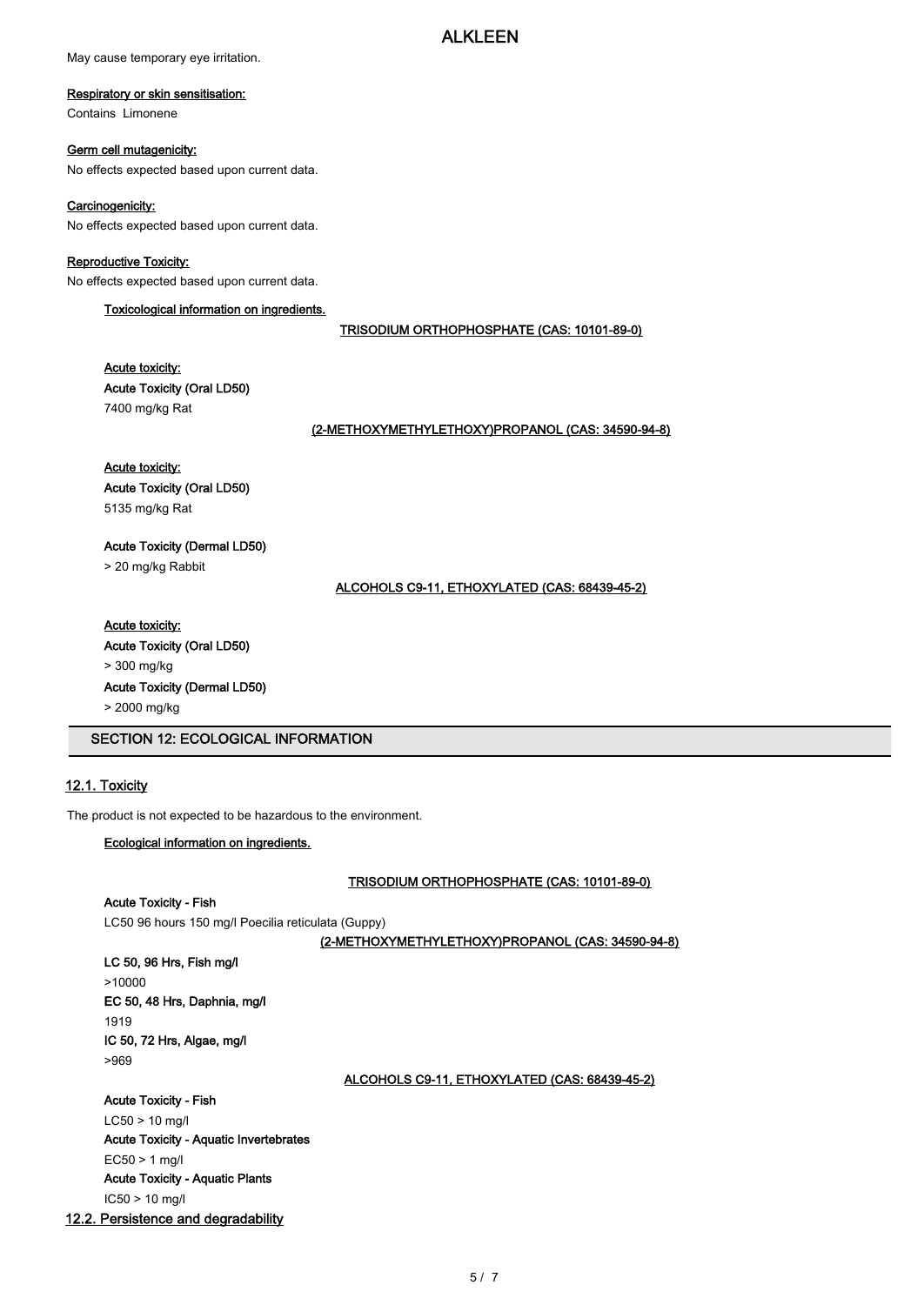## **Degradability**

The surfactant(s) contained in this preparation complies(comply) with the biodegradability criteria as laid down in Regulation (EC) No.648/2004 on detergents. Data to support this assertion are held at the disposal of the competent authorities of the Member States and will be made available to them, at their direct request or at the request of a detergent manufacturer.

## Ecological information on ingredients.

## (2-METHOXYMETHYLETHOXY)PROPANOL (CAS: 34590-94-8)

Chemical Oxygen Demand

2.02

12.3. Bioaccumulative potential

## Bioaccumulative potential

Not known.

Partition coefficient

Not determined.

## 12.4. Mobility in soil

Mobility:

The product is soluble in water.

## 12.5. Results of PBT and vPvB assessment

This product does not contain any PBT or vPvB substances.

## 12.6. Other adverse effects

None known.

# SECTION 13: DISPOSAL CONSIDERATIONS

## 13.1. Waste treatment methods

Dispose of waste and residues in accordance with local authority requirements. Empty containers should be rinsed with water then crushed and disposed of at legal waste disposal site.

## SECTION 14: TRANSPORT INFORMATION

## 14.1. UN number

Not classified for transportation.

## 14.2. UN proper shipping name

None.

14.3. Transport hazard class(es)

ADR/RID/ADN Class

**IMDG Class** 

14.4. Packing group

None.

14.5. Environmental hazards

Environmentally Hazardous Substance/Marine Pollutant No.

## 14.6. Special precautions for user

None.

# 14.7. Transport in bulk according to Annex II of MARPOL73/78 and the IBC Code

Not applicable.

## SECTION 15: REGULATORY INFORMATION